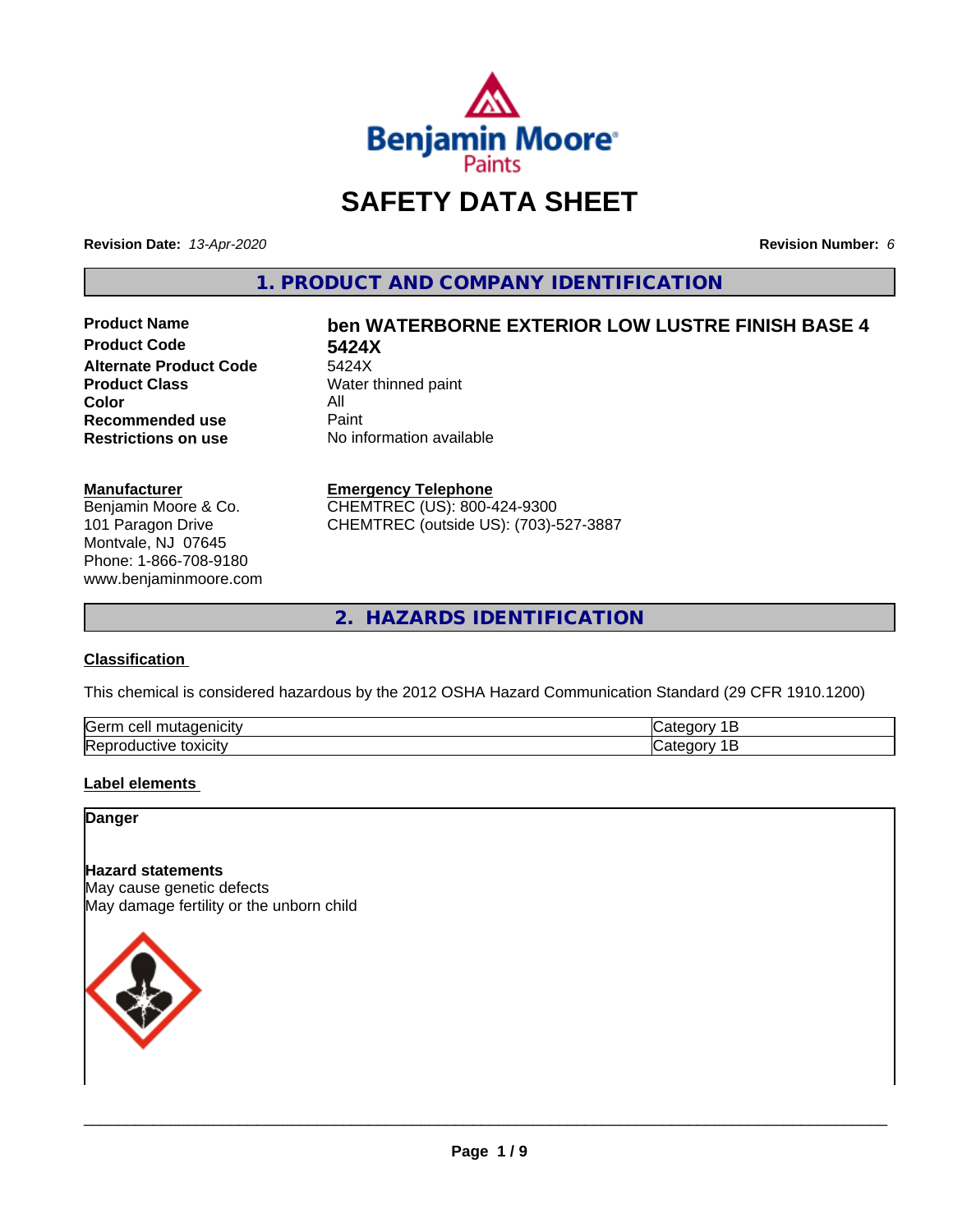# **Appearance** liquid

**Odor** little or no odor

#### **Precautionary Statements - Prevention**

Obtain special instructions before use Do not handle until all safety precautions have been read and understood Use personal protective equipment as required

# **Precautionary Statements - Response**

IF exposed or concerned: Get medical advice/attention

# **Precautionary Statements - Storage**

Store locked up

# **Precautionary Statements - Disposal** Dispose of contents/container to an approved waste disposal plant

# **Hazards not otherwise classified (HNOC)**

Not applicable

# **Other information**

No information available

# **3. COMPOSITION INFORMATION ON COMPONENTS**

\_\_\_\_\_\_\_\_\_\_\_\_\_\_\_\_\_\_\_\_\_\_\_\_\_\_\_\_\_\_\_\_\_\_\_\_\_\_\_\_\_\_\_\_\_\_\_\_\_\_\_\_\_\_\_\_\_\_\_\_\_\_\_\_\_\_\_\_\_\_\_\_\_\_\_\_\_\_\_\_\_\_\_\_\_\_\_\_\_\_\_\_\_

| Chemical name                                | CAS No.    | Weight-%    |
|----------------------------------------------|------------|-------------|
| Nepheline svenite                            | 37244-96-5 | $10 - 15$   |
| Zinc oxide                                   | 1314-13-2  | - 5         |
| Sodium C14-C16 olefin sulfonate              | 68439-57-6 | $0.1 - 0.5$ |
| Carbamic acid, 1H-benzimidazol-2-yl-, methyl | 10605-21-7 | $0.1 - 0.5$ |
| ester                                        |            |             |

# **4. FIRST AID MEASURES**

| <b>General Advice</b>                            | If symptoms persist, call a physician. Show this safety data sheet to the doctor in<br>attendance.       |
|--------------------------------------------------|----------------------------------------------------------------------------------------------------------|
| <b>Eye Contact</b>                               | Rinse thoroughly with plenty of water for at least 15 minutes and consult a<br>physician.                |
| <b>Skin Contact</b>                              | Wash off immediately with soap and plenty of water while removing all<br>contaminated clothes and shoes. |
| <b>Inhalation</b>                                | Move to fresh air. If symptoms persist, call a physician.                                                |
| Ingestion                                        | Clean mouth with water and afterwards drink plenty of water. Consult a physician<br>if necessary.        |
| <b>Most Important</b><br><b>Symptoms/Effects</b> | None known.                                                                                              |
| <b>Notes To Physician</b>                        | Treat symptomatically.                                                                                   |
|                                                  |                                                                                                          |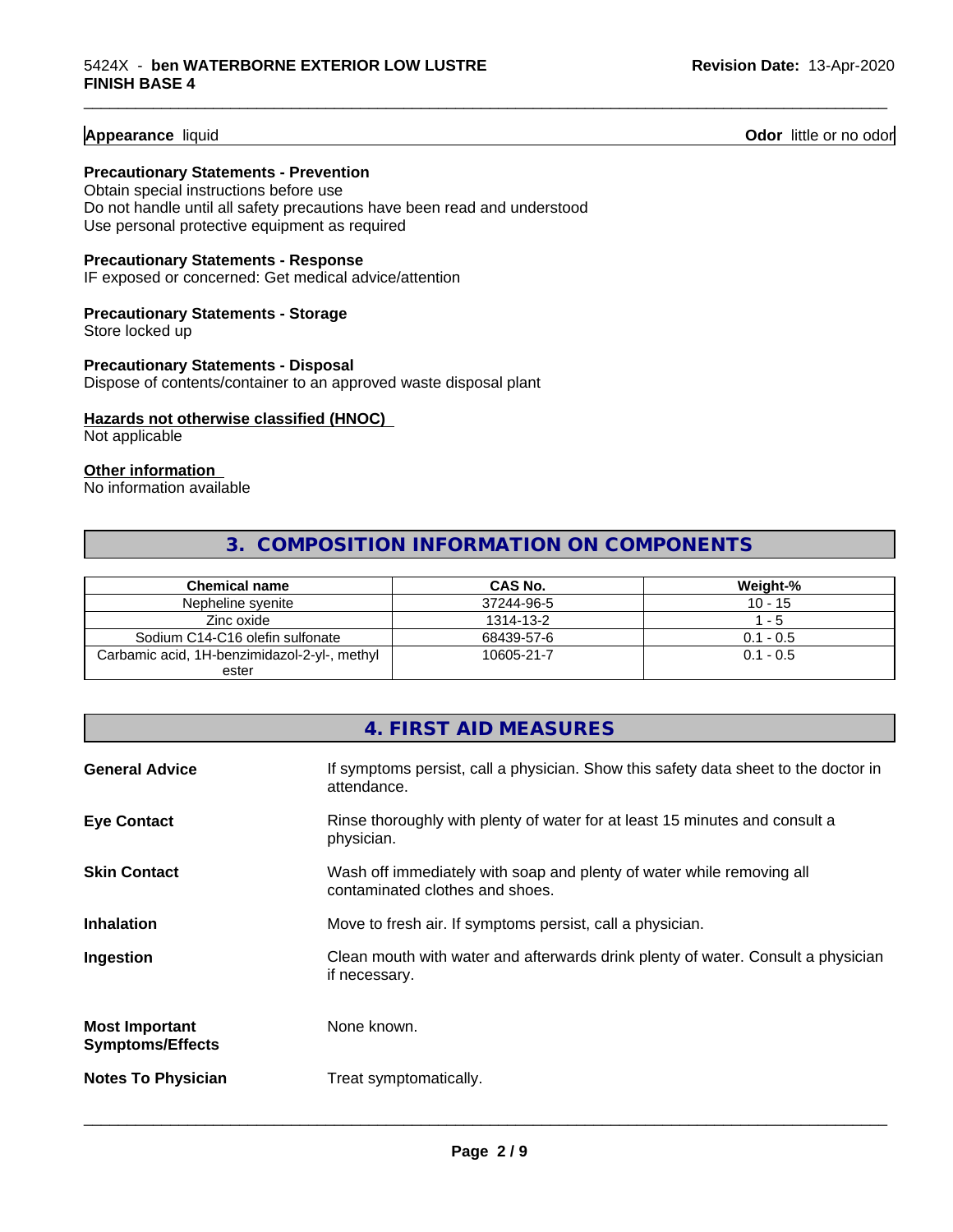# **5. FIRE-FIGHTING MEASURES**

\_\_\_\_\_\_\_\_\_\_\_\_\_\_\_\_\_\_\_\_\_\_\_\_\_\_\_\_\_\_\_\_\_\_\_\_\_\_\_\_\_\_\_\_\_\_\_\_\_\_\_\_\_\_\_\_\_\_\_\_\_\_\_\_\_\_\_\_\_\_\_\_\_\_\_\_\_\_\_\_\_\_\_\_\_\_\_\_\_\_\_\_\_

| <b>Suitable Extinguishing Media</b>                                              | Use extinguishing measures that are appropriate to local<br>circumstances and the surrounding environment.                                   |
|----------------------------------------------------------------------------------|----------------------------------------------------------------------------------------------------------------------------------------------|
| Protective equipment and precautions for firefighters                            | As in any fire, wear self-contained breathing apparatus<br>pressure-demand, MSHA/NIOSH (approved or equivalent)<br>and full protective gear. |
| <b>Specific Hazards Arising From The Chemical</b>                                | Closed containers may rupture if exposed to fire or<br>extreme heat.                                                                         |
| <b>Sensitivity to mechanical impact</b>                                          | No.                                                                                                                                          |
| Sensitivity to static discharge                                                  | No.                                                                                                                                          |
| <b>Flash Point Data</b><br>Flash point (°F)<br>Flash Point (°C)<br><b>Method</b> | Not applicable<br>Not applicable<br>Not applicable                                                                                           |
| <b>Flammability Limits In Air</b>                                                |                                                                                                                                              |
| Lower flammability limit:<br><b>Upper flammability limit:</b>                    | Not applicable<br>Not applicable                                                                                                             |
| Flammability: 0<br>Health: 2<br>NFPA                                             | <b>Instability: 0</b><br><b>Special: Not Applicable</b>                                                                                      |
| <b>NFPA Legend</b><br>0 - Not Hazardous<br>1 - Slightly                          |                                                                                                                                              |

- 
- 2 Moderate
- 3 High
- 4 Severe

*The ratings assigned are only suggested ratings, the contractor/employer has ultimate responsibilities for NFPA ratings where this system is used.*

*Additional information regarding the NFPA rating system is available from the National Fire Protection Agency (NFPA) at www.nfpa.org.*

# **6. ACCIDENTAL RELEASE MEASURES**

| <b>Personal Precautions</b>      | Avoid contact with skin, eyes and clothing. Ensure adequate ventilation.                             |
|----------------------------------|------------------------------------------------------------------------------------------------------|
| <b>Other Information</b>         | Prevent further leakage or spillage if safe to do so.                                                |
| <b>Environmental precautions</b> | See Section 12 for additional Ecological Information.                                                |
| <b>Methods for Cleaning Up</b>   | Soak up with inert absorbent material. Sweep up and shovel into suitable<br>containers for disposal. |

# **7. HANDLING AND STORAGE**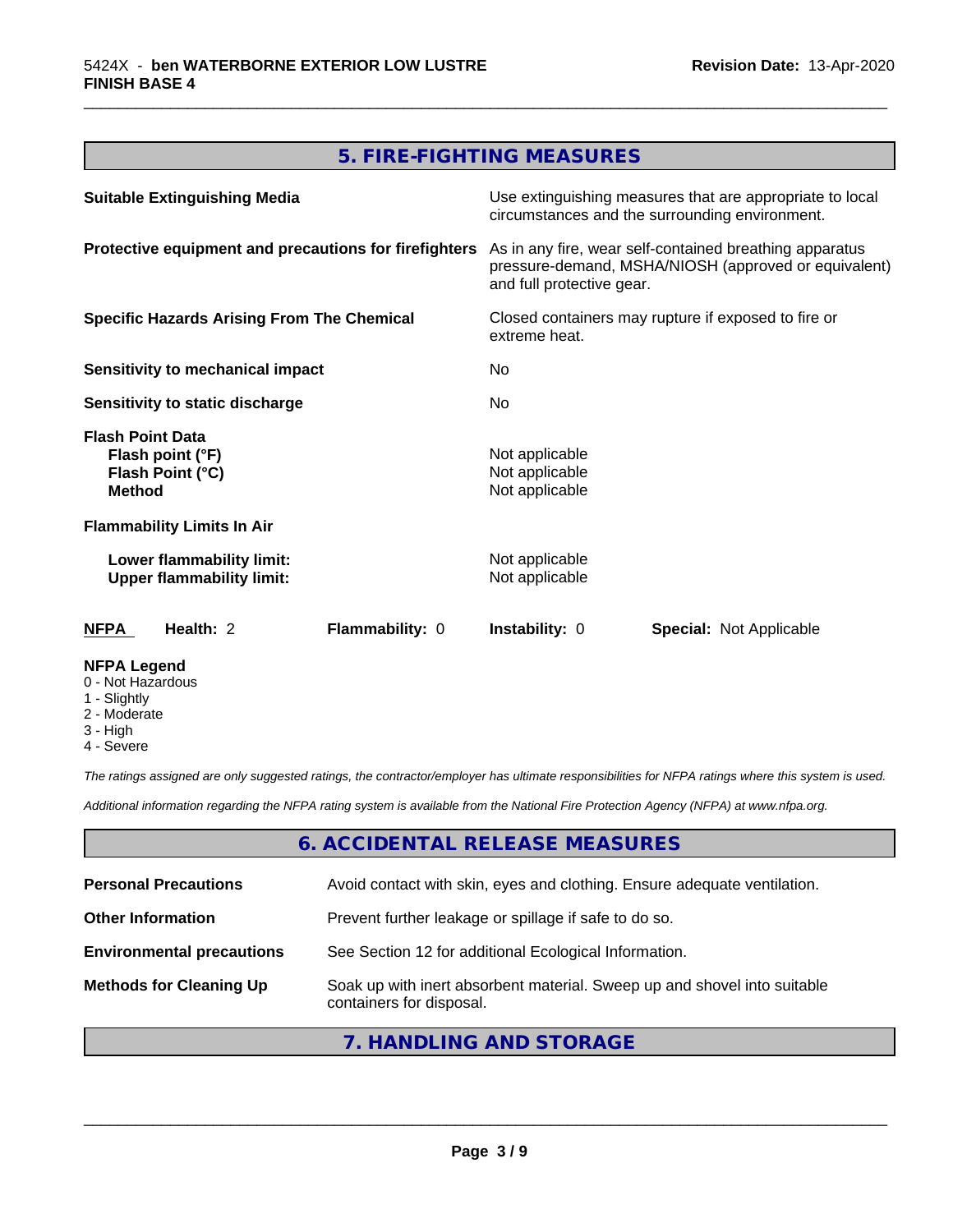| <b>Handling</b>               | Avoid contact with skin, eyes and clothing. Avoid breathing vapors, spray mists or<br>sanding dust. In case of insufficient ventilation, wear suitable respiratory<br>equipment. |
|-------------------------------|----------------------------------------------------------------------------------------------------------------------------------------------------------------------------------|
| <b>Storage</b>                | Keep container tightly closed. Keep out of the reach of children.                                                                                                                |
| <b>Incompatible Materials</b> | No information available                                                                                                                                                         |
|                               |                                                                                                                                                                                  |

**8. EXPOSURE CONTROLS/PERSONAL PROTECTION**

#### **Exposure Limits**

| <b>Chemical name</b> | <b>ACGIH TLV</b>                                            | <b>OSHA PEL</b>            |
|----------------------|-------------------------------------------------------------|----------------------------|
| Zinc oxide           | $\sqrt{STEL}$ : 10 mg/m <sup>3</sup> respirable particulate | 5 mg/m <sup>3</sup> - TWA  |
|                      | matter                                                      | 15 mg/m <sup>3</sup> - TWA |
|                      | TWA: $2 \text{ mg/m}^3$ respirable particulate              |                            |
|                      | matter                                                      |                            |

# **Legend**

ACGIH - American Conference of Governmental Industrial Hygienists Exposure Limits OSHA - Occupational Safety & Health Administration Exposure Limits N/E - Not Established

**Engineering Measures** Ensure adequate ventilation, especially in confined areas.

#### **Personal Protective Equipment**

| <b>Eye/Face Protection</b>    | Safety glasses with side-shields.                                                                                                                                                                                                                                                    |
|-------------------------------|--------------------------------------------------------------------------------------------------------------------------------------------------------------------------------------------------------------------------------------------------------------------------------------|
| <b>Skin Protection</b>        | Protective gloves and impervious clothing.                                                                                                                                                                                                                                           |
| <b>Respiratory Protection</b> | Use only with adequate ventilation. In operations where exposure limits are                                                                                                                                                                                                          |
|                               | exceeded, use a NIOSH approved respirator that has been selected by a<br>technically qualified person for the specific work conditions. When spraying the<br>product or applying in confined areas, wear a NIOSH approved respirator<br>specified for paint spray or organic vapors. |
| <b>Hygiene Measures</b>       | Avoid contact with skin, eyes and clothing. Remove and wash contaminated<br>clothing before re-use. Wash thoroughly after handling.                                                                                                                                                  |

# **9. PHYSICAL AND CHEMICAL PROPERTIES**

| Appearance              | liauid                   |  |
|-------------------------|--------------------------|--|
| Odor                    | little or no odor        |  |
| <b>Odor Threshold</b>   | No information available |  |
| Density (Ibs/gal)       | $9.4 - 9.8$              |  |
| <b>Specific Gravity</b> | $1.11 - 1.17$            |  |
| рH                      | No information available |  |
| <b>Viscosity (cps)</b>  | No information available |  |
| Solubility(ies)         | No information available |  |
| <b>Water solubility</b> | No information available |  |
| <b>Evaporation Rate</b> | No information available |  |
| Vapor pressure          | No information available |  |
| Vapor density           | No information available |  |
| Wt. % Solids            | $35 - 45$                |  |
| Vol. % Solids           | $30 - 40$                |  |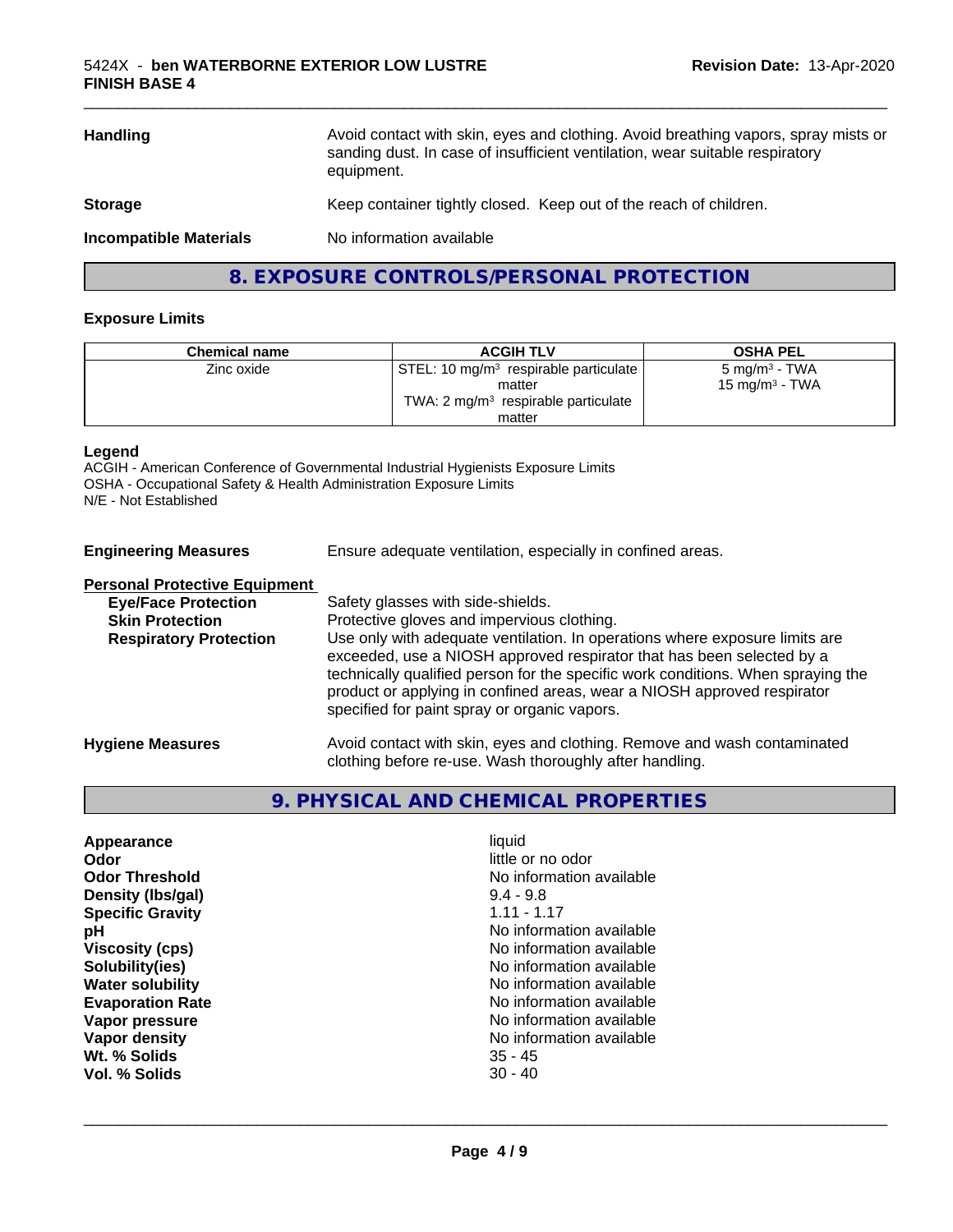| W <sub>t.</sub> % Volatiles          | $55 - 65$                |
|--------------------------------------|--------------------------|
| Vol. % Volatiles                     | $60 - 70$                |
| <b>VOC Regulatory Limit (g/L)</b>    | < 50                     |
| <b>Boiling Point (°F)</b>            | 212                      |
| <b>Boiling Point (°C)</b>            | 100                      |
| Freezing point (°F)                  | 32                       |
| <b>Freezing Point (°C)</b>           | 0                        |
| Flash point (°F)                     | Not applicable           |
| Flash Point (°C)                     | Not applicable           |
| <b>Method</b>                        | Not applicable           |
| Flammability (solid, gas)            | Not applicable           |
| <b>Upper flammability limit:</b>     | Not applicable           |
| Lower flammability limit:            | Not applicable           |
| <b>Autoignition Temperature (°F)</b> | No information available |
| <b>Autoignition Temperature (°C)</b> | No information available |
| Decomposition Temperature (°F)       | No information available |
| Decomposition Temperature (°C)       | No information available |
| <b>Partition coefficient</b>         | No information available |

# **10. STABILITY AND REACTIVITY**

\_\_\_\_\_\_\_\_\_\_\_\_\_\_\_\_\_\_\_\_\_\_\_\_\_\_\_\_\_\_\_\_\_\_\_\_\_\_\_\_\_\_\_\_\_\_\_\_\_\_\_\_\_\_\_\_\_\_\_\_\_\_\_\_\_\_\_\_\_\_\_\_\_\_\_\_\_\_\_\_\_\_\_\_\_\_\_\_\_\_\_\_\_

| <b>Reactivity</b>                         | Not Applicable                           |
|-------------------------------------------|------------------------------------------|
| <b>Chemical Stability</b>                 | Stable under normal conditions.          |
| <b>Conditions to avoid</b>                | Prevent from freezing.                   |
| <b>Incompatible Materials</b>             | No materials to be especially mentioned. |
| <b>Hazardous Decomposition Products</b>   | None under normal use.                   |
| <b>Possibility of hazardous reactions</b> | None under normal conditions of use.     |

**11. TOXICOLOGICAL INFORMATION**

| <b>Product Information</b>                                                                 |                                                                                                                   |  |
|--------------------------------------------------------------------------------------------|-------------------------------------------------------------------------------------------------------------------|--|
| Information on likely routes of exposure                                                   |                                                                                                                   |  |
| <b>Principal Routes of Exposure</b>                                                        | Eye contact, skin contact and inhalation.                                                                         |  |
| <b>Acute Toxicity</b>                                                                      |                                                                                                                   |  |
| <b>Product Information</b>                                                                 | No information available                                                                                          |  |
| Symptoms related to the physical, chemical and toxicological characteristics               |                                                                                                                   |  |
| <b>Symptoms</b>                                                                            | No information available                                                                                          |  |
| Delayed and immediate effects as well as chronic effects from short and long-term exposure |                                                                                                                   |  |
| Eye contact<br><b>Skin contact</b>                                                         | May cause slight irritation.<br>Substance may cause slight skin irritation. Prolonged or repeated contact may dry |  |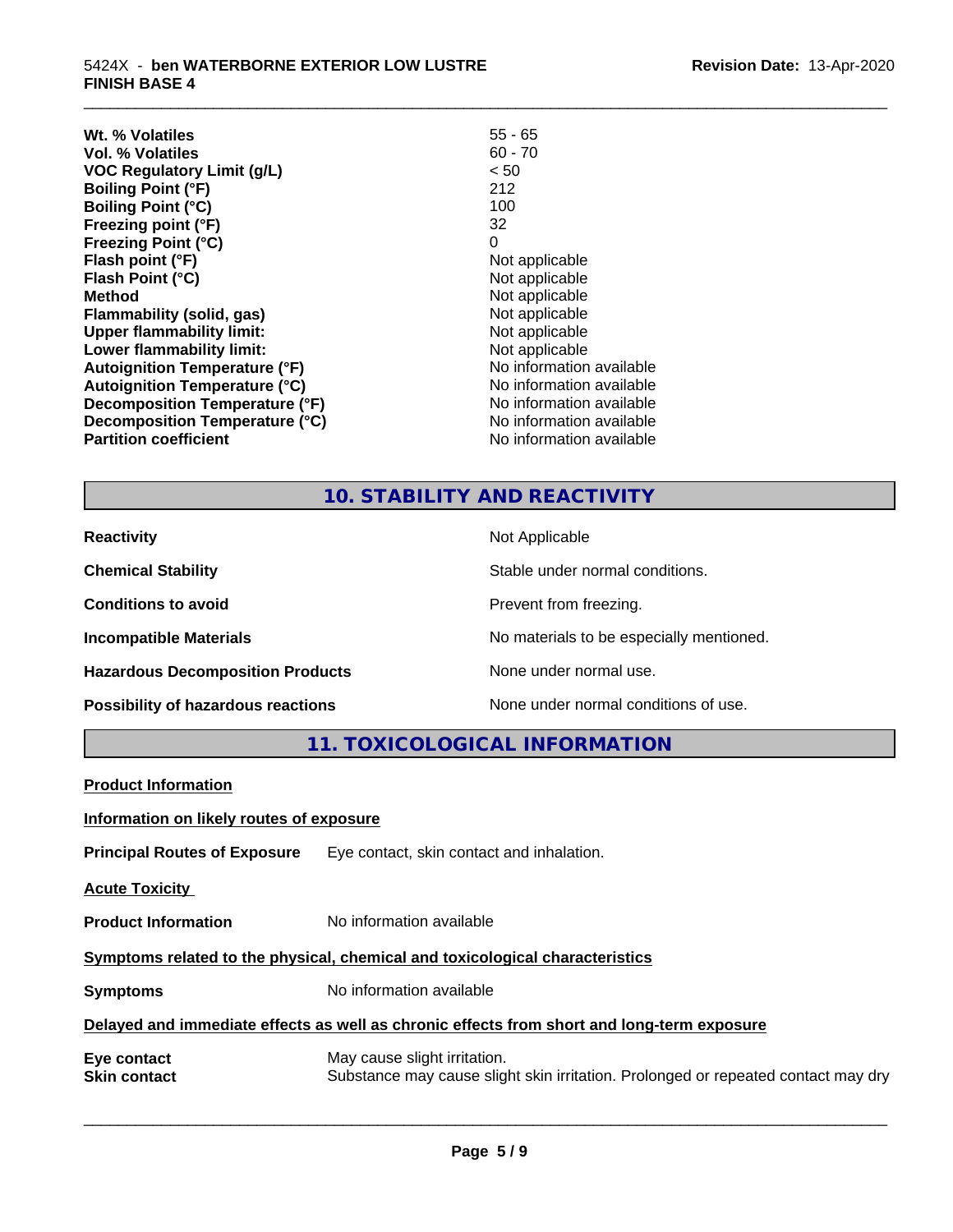|                                 | skin and cause irritation.                                                      |
|---------------------------------|---------------------------------------------------------------------------------|
| <b>Inhalation</b>               | May cause irritation of respiratory tract.                                      |
| Ingestion                       | Ingestion may cause gastrointestinal irritation, nausea, vomiting and diarrhea. |
| <b>Sensitization</b>            | No information available                                                        |
| <b>Neurological Effects</b>     | No information available.                                                       |
| <b>Mutagenic Effects</b>        | Suspected of causing genetic defects.                                           |
| <b>Reproductive Effects</b>     | May damage fertility or the unborn child.                                       |
| <b>Developmental Effects</b>    | No information available.                                                       |
| <b>Target organ effects</b>     | No information available.                                                       |
| <b>STOT - single exposure</b>   | No information available.                                                       |
| <b>STOT - repeated exposure</b> | No information available.                                                       |
| Other adverse effects           | No information available.                                                       |
| <b>Aspiration Hazard</b>        | No information available                                                        |

\_\_\_\_\_\_\_\_\_\_\_\_\_\_\_\_\_\_\_\_\_\_\_\_\_\_\_\_\_\_\_\_\_\_\_\_\_\_\_\_\_\_\_\_\_\_\_\_\_\_\_\_\_\_\_\_\_\_\_\_\_\_\_\_\_\_\_\_\_\_\_\_\_\_\_\_\_\_\_\_\_\_\_\_\_\_\_\_\_\_\_\_\_

# **Numerical measures of toxicity**

# **The following values are calculated based on chapter 3.1 of the GHS document**

**ATEmix (oral)** 177789 mg/kg

# **Component Information**

| Chemical name                                                         | Oral LD50                                    | Dermal LD50                                                            | Inhalation LC50 |
|-----------------------------------------------------------------------|----------------------------------------------|------------------------------------------------------------------------|-----------------|
| Zinc oxide<br>1314-13-2                                               | $>$ 5000 mg/kg (Rat)                         |                                                                        |                 |
| Sodium C14-C16 olefin sulfonate<br>68439-57-6                         | $= 2220$ mg/kg (Rat)                         | $> 740$ mg/kg (Rabbit)                                                 |                 |
| Carbamic acid,<br>[1H-benzimidazol-2-yl-, methyl ester]<br>10605-21-7 | $>$ 5050 mg/kg (Rat)<br>$= 6400$ mg/kg (Rat) | $\cdot$ 10000 mg/kg (Rabbit) = 2 g/kg (<br>$Rat$ = 8500 mg/kg (Rabbit) |                 |

# **Chronic Toxicity**

# **Carcinogenicity**

*There are no known carcinogenic chemicals in this product above reportable levels.*

# **12. ECOLOGICAL INFORMATION**

# **Ecotoxicity Effects**

The environmental impact of this product has not been fully investigated.

# **Product Information**

# **Acute Toxicity to Fish**

No information available

# **Acute Toxicity to Aquatic Invertebrates**

No information available

# **Acute Toxicity to Aquatic Plants**

No information available

# **Persistence / Degradability**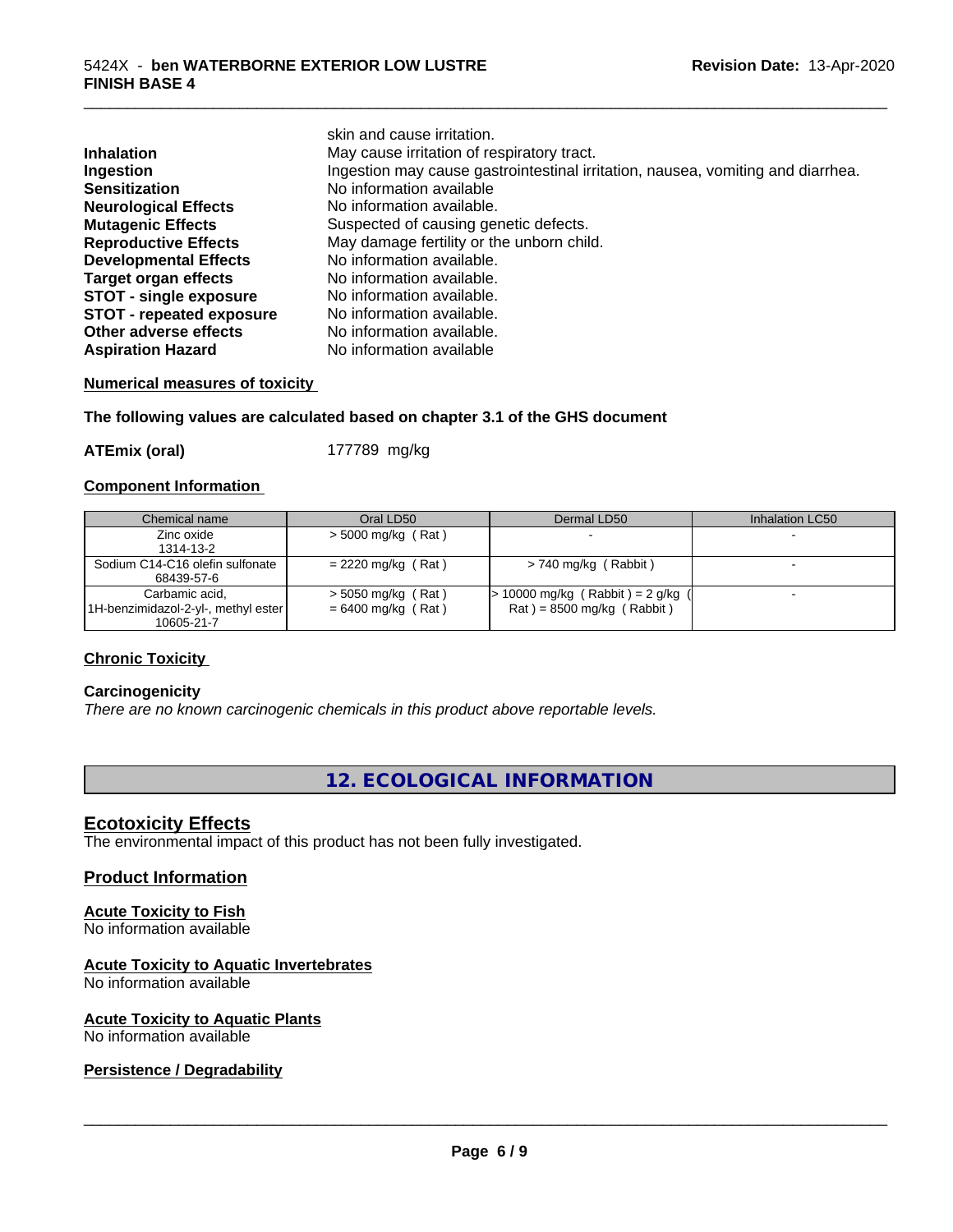No information available.

#### **Bioaccumulation**

No information available.

# **Mobility in Environmental Media**

No information available.

# **Ozone**

No information available

# **Component Information**

# **Acute Toxicity to Fish**

Carbamic acid, 1H-benzimidazol-2-yl-, methyl ester LC50: 1.5 mg/L (Rainbow Trout - 96 hr.)

# **Acute Toxicity to Aquatic Invertebrates**

Carbamic acid, 1H-benzimidazol-2-yl-, methyl ester LC50: 0.22 mg/L (water flea - 48 hr.)

# **Acute Toxicity to Aquatic Plants**

No information available

|                              | 13. DISPOSAL CONSIDERATIONS                                                                                                                                                                                               |
|------------------------------|---------------------------------------------------------------------------------------------------------------------------------------------------------------------------------------------------------------------------|
| <b>Waste Disposal Method</b> | Dispose of in accordance with federal, state, and local regulations. Local<br>requirements may vary, consult your sanitation department or state-designated<br>environmental protection agency for more disposal options. |
|                              | <b>14. TRANSPORT INFORMATION</b>                                                                                                                                                                                          |
| <b>DOT</b>                   | Not regulated                                                                                                                                                                                                             |
| <b>ICAO / IATA</b>           | Not regulated                                                                                                                                                                                                             |
| <b>IMDG/IMO</b>              | Not regulated                                                                                                                                                                                                             |
|                              | <b>15. REGULATORY INFORMATION</b>                                                                                                                                                                                         |
|                              |                                                                                                                                                                                                                           |

\_\_\_\_\_\_\_\_\_\_\_\_\_\_\_\_\_\_\_\_\_\_\_\_\_\_\_\_\_\_\_\_\_\_\_\_\_\_\_\_\_\_\_\_\_\_\_\_\_\_\_\_\_\_\_\_\_\_\_\_\_\_\_\_\_\_\_\_\_\_\_\_\_\_\_\_\_\_\_\_\_\_\_\_\_\_\_\_\_\_\_\_\_

# **International Inventories**

| <b>TSCA: United States</b> | Yes - All components are listed or exempt. |
|----------------------------|--------------------------------------------|
| <b>DSL: Canada</b>         | Yes - All components are listed or exempt. |

# **Federal Regulations**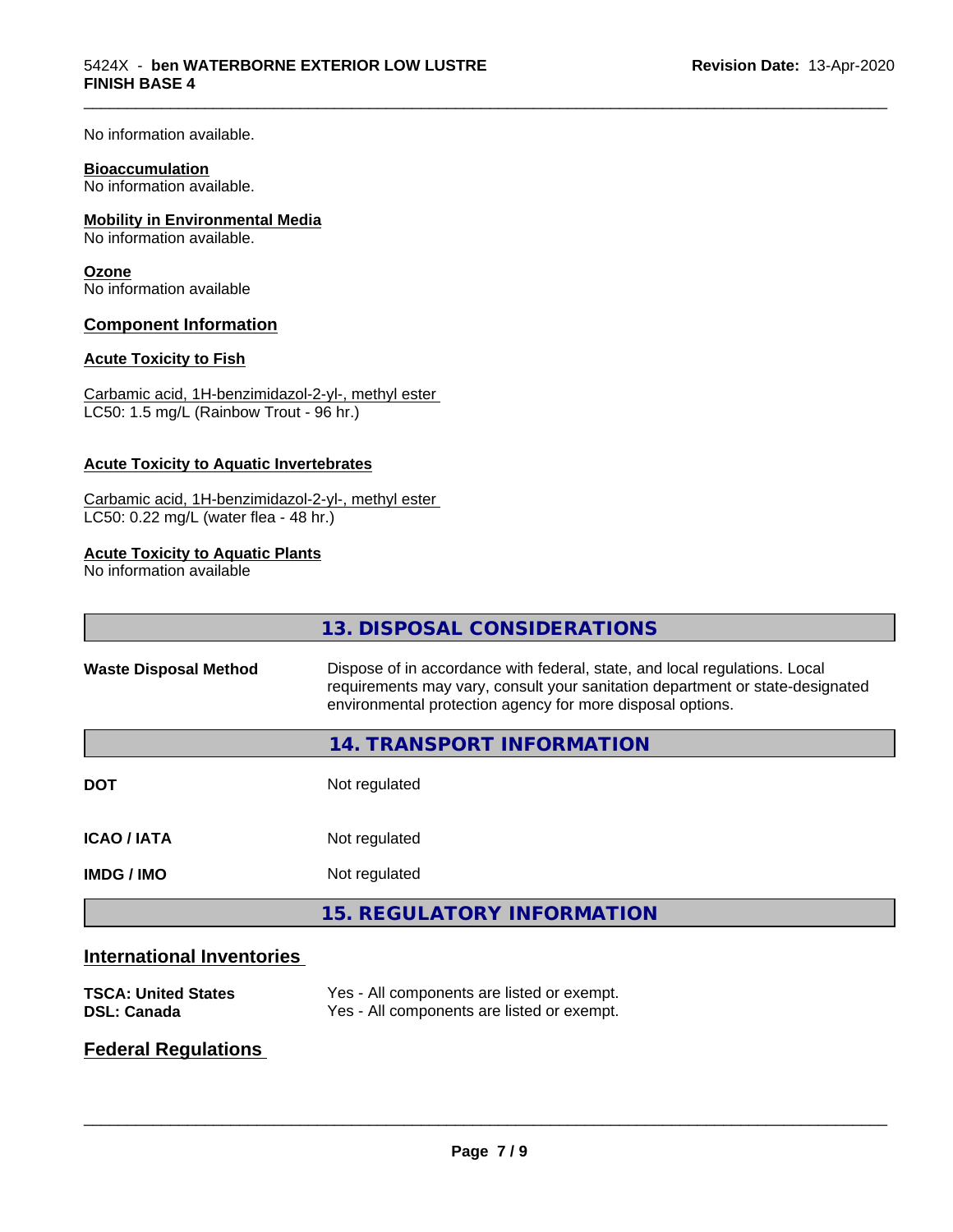#### **SARA 311/312 hazardous categorization** Acute health hazard

| .   |
|-----|
| Yes |
| N٥  |
| Nο  |
| N٥  |
|     |

# **SARA 313**

Section 313 of Title III of the Superfund Amendments and Reauthorization Act of 1986 (SARA). This product contains a chemical or chemicals which are subject to the reporting requirements of the Act and Title 40 of the Code of Federal Regulations, Part 372:

| Chemical name | CAS No.   | Weight-% | <b>CERCLA/SARA 313</b><br>(de minimis concentration) |
|---------------|-----------|----------|------------------------------------------------------|
| Zinc oxide    | 1314-13-2 | - 5      |                                                      |

\_\_\_\_\_\_\_\_\_\_\_\_\_\_\_\_\_\_\_\_\_\_\_\_\_\_\_\_\_\_\_\_\_\_\_\_\_\_\_\_\_\_\_\_\_\_\_\_\_\_\_\_\_\_\_\_\_\_\_\_\_\_\_\_\_\_\_\_\_\_\_\_\_\_\_\_\_\_\_\_\_\_\_\_\_\_\_\_\_\_\_\_\_

# **Clean Air Act,Section 112 Hazardous Air Pollutants (HAPs) (see 40 CFR 61)**

This product contains the following HAPs:

*None*

# **US State Regulations**

# **California Proposition 65**

**A WARNING:** Cancer and Reproductive Harm– www.P65warnings.ca.gov

# **State Right-to-Know**

| <b>Chemical name</b>                  | <b>Massachusetts</b> | <b>New Jersey</b> | Pennsylvania |
|---------------------------------------|----------------------|-------------------|--------------|
| Zinc oxide                            |                      |                   |              |
| Carbamic acid, 1H-benzimidazol-2-yl-, |                      |                   |              |
| methyl ester                          |                      |                   |              |

#### **Legend**

X - Listed

# **16. OTHER INFORMATION**

| HMIS                                    | Health: $2^*$ | <b>Flammability: 0</b> | <b>Reactivity: 0</b> | $PPE: -$ |  |
|-----------------------------------------|---------------|------------------------|----------------------|----------|--|
| <b>HMIS Legend</b>                      |               |                        |                      |          |  |
| 0 - Minimal Hazard<br>1 - Slight Hazard |               |                        |                      |          |  |
| 2 - Moderate Hazard                     |               |                        |                      |          |  |
| 3 - Serious Hazard                      |               |                        |                      |          |  |
| 4 - Severe Hazard                       |               |                        |                      |          |  |

- Chronic Hazard

X - Consult your supervisor or S.O.P. for "Special" handling instructions.